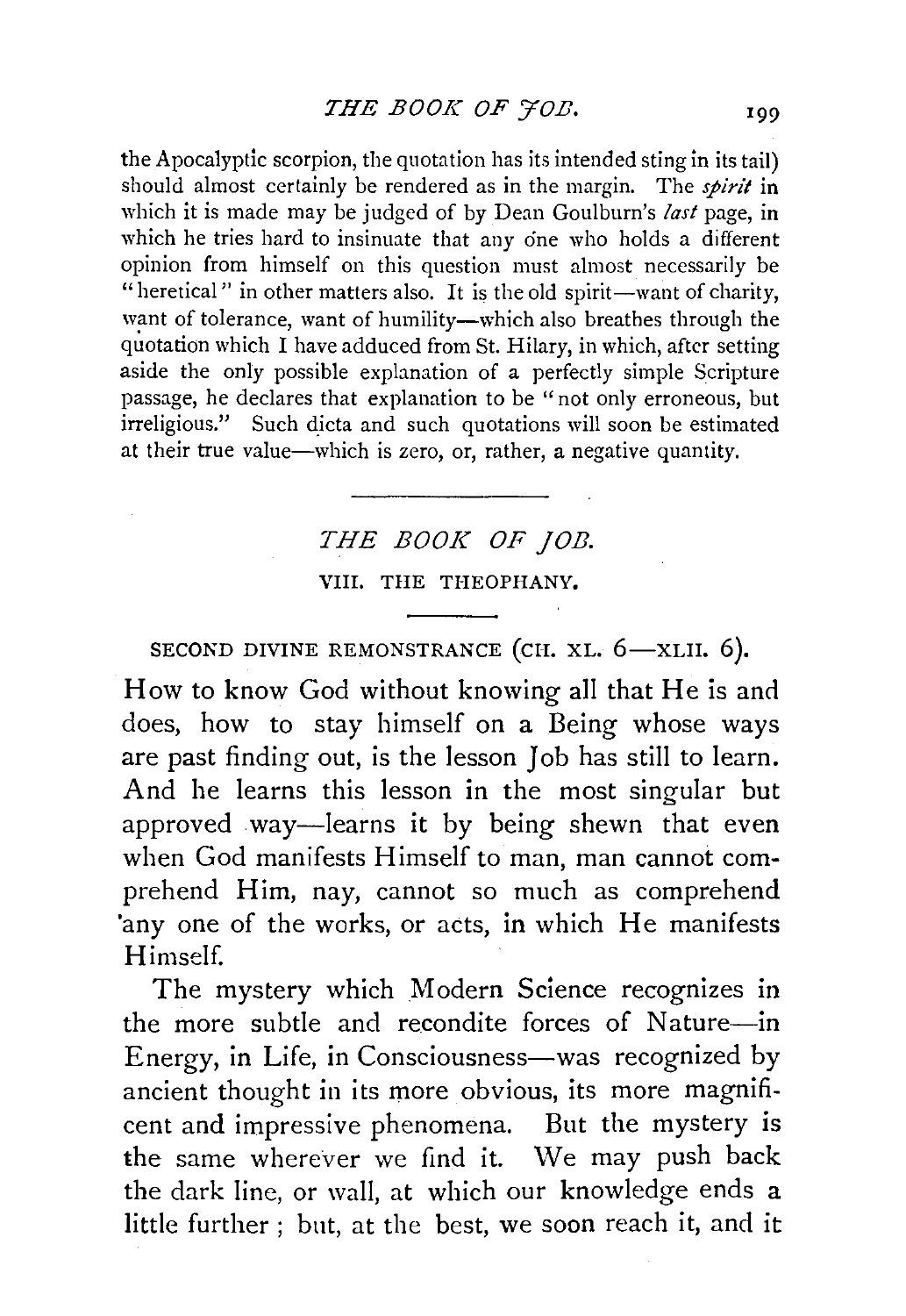is as impassable to us as to the world's grey fathers. There is not a single term we use, however simple and common, of which we can grasp all that it covers and connotes. Our wisest word veils more than it reveals. The more we know the more humbly we confess that we know nothing as it is in itself; our very wisdom, our very reverence, makes agnostics of us, and compels us to admit that every item in the whole range of our knowledge floats unsteadily on a great deep of mystery impenetrable. How, then, can we affect to know Him who *is,* of whom the whole universe with all that it contains, and the whole course of human history with all its changes, are but partial and imperfect manifestations ?

Comprehend Him we cannot; but we may know Him, and know Him on precisely the same terms on which we know anything of the universe around us, or of our fellow men. We do know much of the natural world, so much that, save in an idle play of fancy and speculation, we never doubt its existence, although every item of our knowledge soon runs up into mysteries we cannot fathom. And we know much of men, or of some men, although we frankly admit that we do not know even the man we know best *altogether*, much less interpret *all* that our neighbours are and do. While we confess that in their being and history there are profound mysteries which we shall never resolve, we nevertheless know that they *are,* and there are at least some of them whom we may reasonably and confidently honour and trust and love. As we know them, so also we may know God-know that He *is,·* know that He reveals Himself to those who seek Him; know that He is worthy of our reverence, our trust, our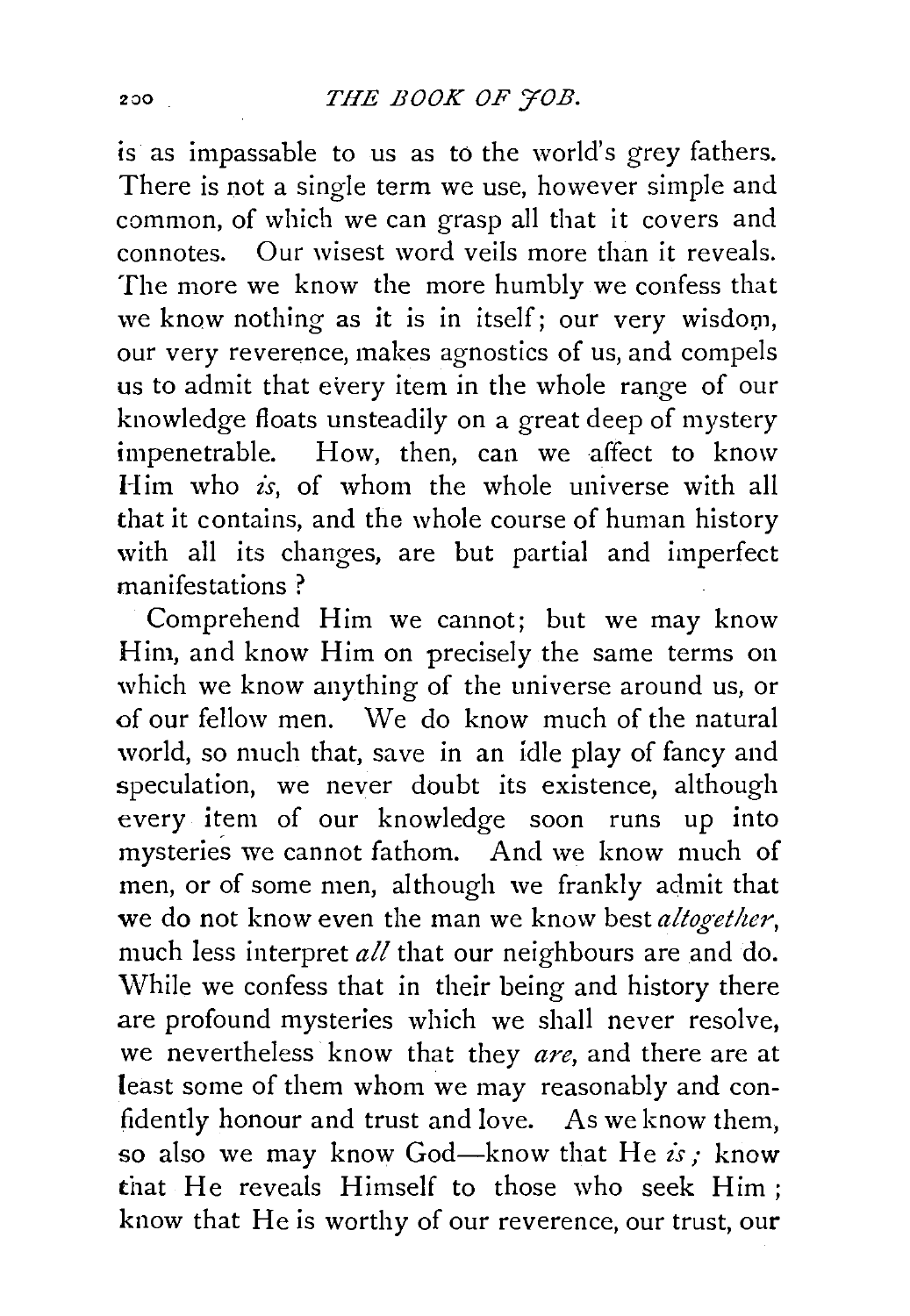supreme affection. The mystery which shrouds Him from us need not hide Him from us any more than the mysteries of our own being need hide us from ourselves, or our incapacity to know all that is in men need hinder us from knowing them at all, or from com- .mitting ourselves to those who have shewn themselves worthy of our confidence and love. As many as care to know Him may find Him, as they find their fellows, in his works, his acts, his words.

It is to these revelations of Himself that He appeals -referring Job to them, referring us to them. In his Second Remonstrance Jehovah follows the very line of argument we have traced in the First. As ·yet the argument, or appeal, had not produced its due and full effect. It had rendered Job more sensible of his weakness indeed, of his inability to comprehend all the ways of God, of his presumption in assuming to criticise and censure them. But even when it is closed, he hints, as we have seen, that he is being overwhelmed by the majesty of God rather than receiving a reply to his doubts and fears. In fine, he has not yet learned his lesson. He is not sufficiently conscious of the limitations of his powers; he is not fully alive to his inability to grasp the mystery by which he is perplexed, or any adequate solution of it; nor is he, as yet, humbled to the very dust by the conviction of his own irreverence and insolence in presuming to censure a Providence he does not and cannot understand. .

To this self-knowledge, since there is no other exit from his misery, he must be brought. And hence, in the Second Remonstrance, Jehovah does but iterate the appeal of the First, seeking by this benign iteration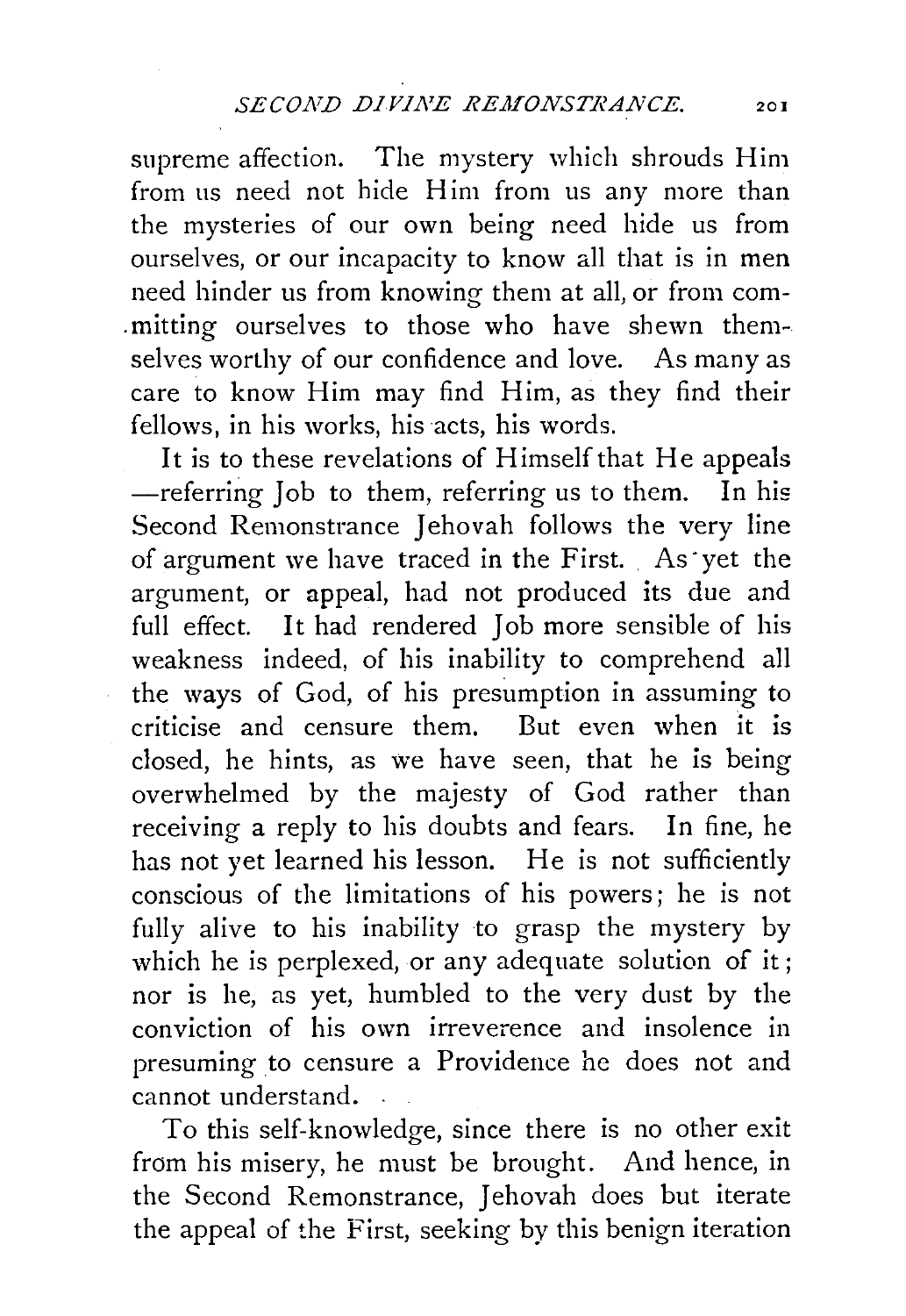to drive him to a conclusion he ought already to have Once more, therefore, He challenges the reaclied. man who has impugned his justice to wield, if he can, those cosmical forces, the play and incidence of which enter so largely into the Providence he had impugned (Chap. xl.  $7-14$ ); and once more He invites him to consider the works (Chap xl.  $15$ -xli. 34) in which he saw the most marvellous exhibitions of the Divine Wisdom and Power: that he may thus come to know his own weakness more fully, and be more fully persuaded of the majesty and the beneficence of Him whose ways he had ventured to criticise and even to  $"$  condemn."

And, at last (Chap. xlii. 1-6), Job catches the Divine intention, responds to the Divine appeal; he confesses that he had known neither himself nor God, repents of his insolent attempt to clear himself by condemning his Maker, to assert his own integrity by impugning the righteousness of the original Source and Fountain of Righteousness, falls in utter submission before the great Adversary in whom he now finds, as he had long hoped to find, his Redeemer and Friend; and in and through that submission rises to his true triumph and reward.

#### CHAPTERS XL. 6-XLII. 6.

| Chap. xl. | Then Fehovah answered Fob out of the tempest and said: |
|-----------|--------------------------------------------------------|
| 7.        | Gird up thy loins, now, like a man;                    |
|           | I will question thee, and answer thou Me.              |
| 8.        | Wouldest thou also impugn my justice?                  |
|           | Wouldest thou condemn Me to clear thyself?             |
| 9.        | Hast thou, then, an arm like God,                      |
|           | Or canst thou thunder with a voice like his?           |
| 10.       | Deck thyself, now, with pomp and majesty,              |
|           | And array thyself in glory and splendour;              |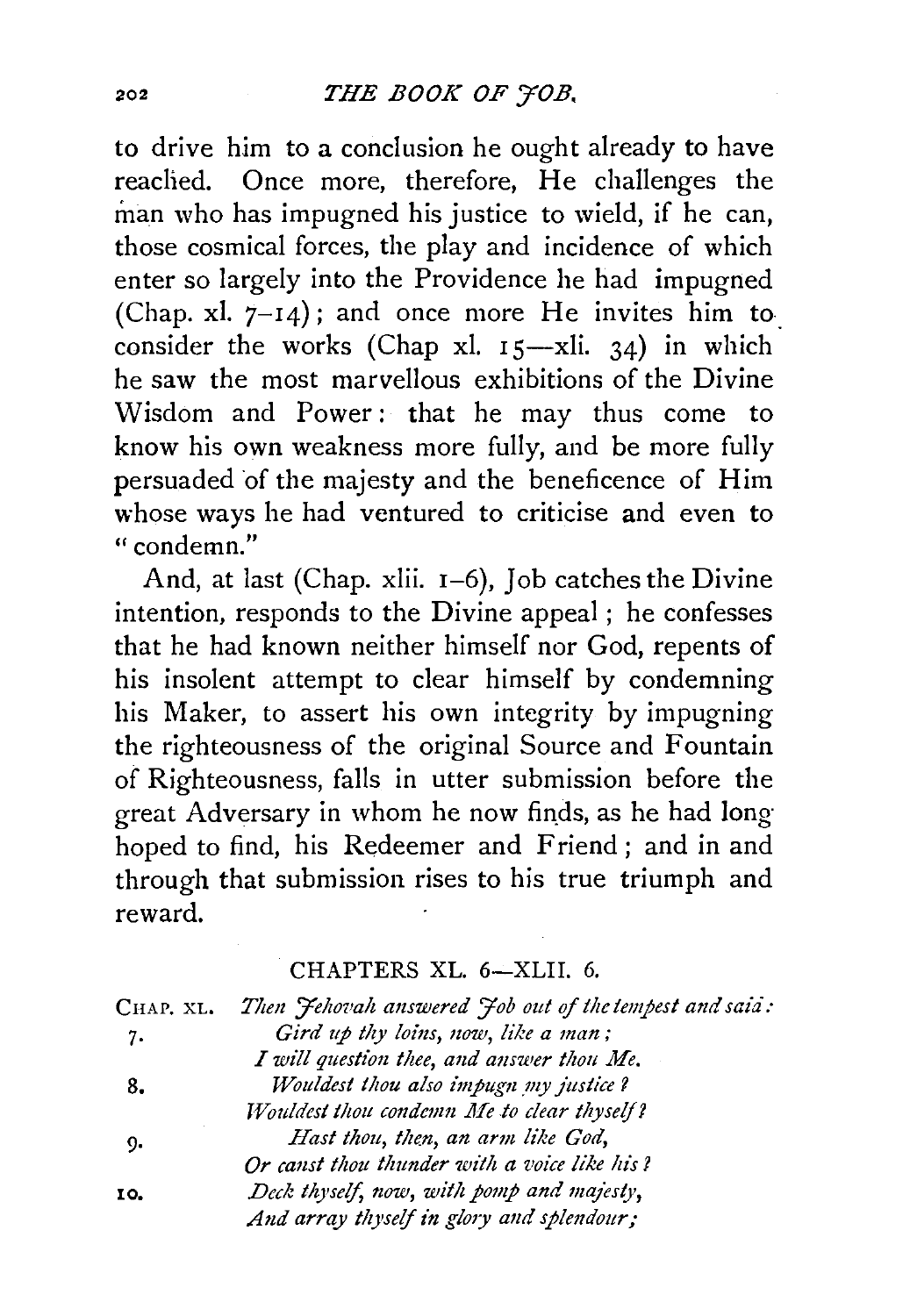## SECOND DIVINE REMONSTRANCE.

| 11,         | Pour forth the floods of thy wrath,                        |
|-------------|------------------------------------------------------------|
|             | Look on every one that is proud, and bring him low;        |
| 12.         | Look on every one that is proud, and fell him,             |
|             | And trample down the wicked in their place;                |
| 13.         | Hide them altogether in the dust,                          |
|             | Bind fast their faces with darkness:                       |
| 14.         | Then even I will acknowledge                               |
|             | That thine own right hand can help thee !                  |
| 15.         | Behold, now, Behemoth, whom I have made no less than thee. |
|             | He feedeth on herbage like the ox:                         |
| 16.         | Lo, now, his strength is in his loins,                     |
|             | And his might in the muscles of his flanks;                |
| 17.         | He bendeth his tail like a cedar;                          |
|             | The sinews of his thighs interlace:                        |
| 18.         | His bones are strong tubes of brass,                       |
|             | Bars of iron are his ribs.                                 |
| 19.         | Of the works of God he is the masterpiece;                 |
|             | He that made him hath given him a scythe:                  |
| 20.         | The mountains also yield him pasture,                      |
|             | Where all the beasts of the fields disport themselves:     |
| 21.         | He coucheth under the lotus-bushes,                        |
|             | In the covert of reed and bulrush;                         |
| 22.         | The lotus-bushes cover him with their shade,               |
|             | The willows of the stream hang round him.                  |
| 23.         | Lo, he flieth not when the river is in spate,              |
|             | He is fearless though a Fordan burst on his mouth !        |
| $24.^\circ$ | Can one catch him when he is on the watch,                 |
|             | And pass cords through his nostrils?                       |
|             | Canst thou draw out Leviathan with a hook,<br>CHAP. XLI.   |
|             | Or with a line which thou canst sink into his tongue?      |
| 2.          | Canst thou pass a rush rope through his nostrils,          |
|             | Or pierce his jaw with a hook?                             |
| 3.          | Will he multiply supplications unto thee?                  |
|             | Will he greet thee with soft words?                        |
| 4.          | Will he strike a bargain with thee                         |
|             | That thou mayest take him to be thy servant for ever?      |
| 5.          | Canst thou play with him as with a bird,                   |
|             | And tie him to a string for thy damsels?                   |
| 6.          | Do the Fish-Guild traffic with him?                        |
|             | Do they distribute him among the merchants?                |

 $203$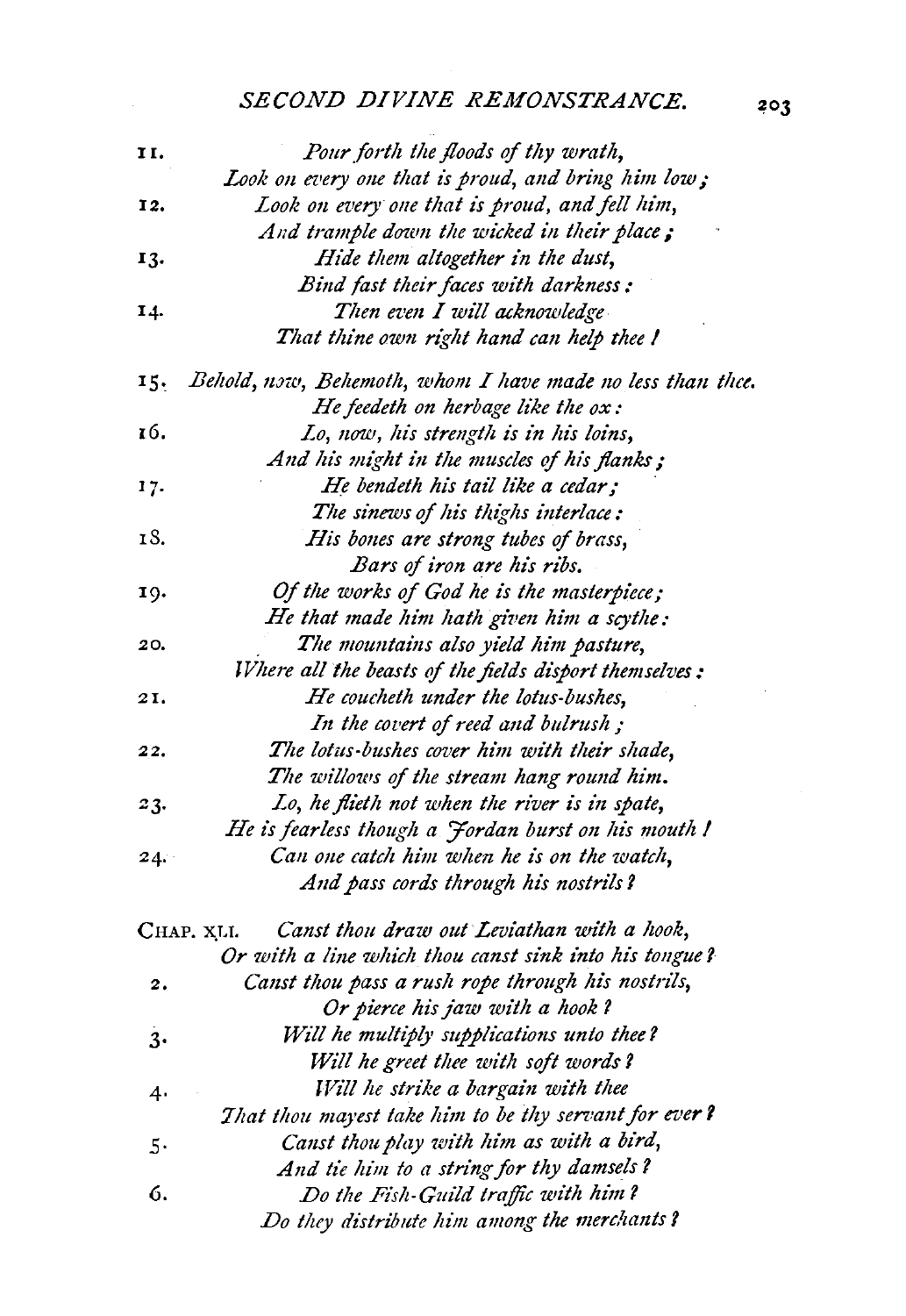| 204  | THE BOOK OF JOB.                                  |
|------|---------------------------------------------------|
| 7.   | Canst thou fill his kide with darts,              |
|      | Or his head with fish-spears?                     |
| 8.   | Lift thine hand against him,                      |
|      | Thou wilt not again bethink thee of battle !      |
| 9.   | See how thine hope is belied!                     |
|      | Is he cast down at the sight of thee?             |
| 10.  | None is so bold as to rouse him up:               |
|      | Who, then, can stand before Me?                   |
| 11.  | To whom am I indebted that I should repay him?    |
|      | Under the whole heaven all is mine.               |
| 12.  | Of his limbs I will not be silent,                |
|      | Nor of his bruited strength and comely armature:  |
| 13   | Who hath laid bare the surface of his coat?       |
|      | Who can enter his two-fold row of teeth?          |
| 14.  | Who hath set open the doors of his face?          |
|      | Round about his teeth is terror!                  |
| 15.  | The strong shielding scales are his pride,        |
|      | Soldered together as with a close scal;           |
| 16.  | Each joineth on to each                           |
|      | So that not a breath can come between them ;      |
| 17.  | Each is joined to its fellow,                     |
|      | They cleave together and cannot be sundered.      |
| 18.  | His snortings cause a light to shine,             |
|      | And his eyes are like the eyes of the morning;    |
| 19.  | Out of his mouth go flames,                       |
|      | Sparks of fire leap out;                          |
| 20.  | From his nostrils cometh forth smoke              |
|      | As of a cauldron on burning reeds;                |
| 2I.  | His breath would kindle coals,                    |
|      | And flame issueth from his mouth.                 |
| 22.  | On his neck dwelleth Strength,                    |
|      | And Horror danceth before him;                    |
| 23.  | The laps of his flesh cleave together,            |
|      | Firm, immovable upon him:                         |
| 24.  | His heart is hard like a stone,                   |
|      | Yea, hard as the nether mill-stone.               |
| 25.  | When he rouseth himself heroes tremble,           |
|      | They are beside themselves with terror.           |
| 26.  | Let one attack him with sword,-it will not avail, |
|      | Nor spear, nor javelin, nor dart;                 |
| .27. | He reckoneth iron as straw,                       |
|      |                                                   |

 $\bullet$  .

 $\label{eq:2.1} \frac{1}{\sqrt{2}}\sum_{i=1}^n\frac{1}{\sqrt{2}}\left(\frac{1}{\sqrt{2}}\sum_{i=1}^n\frac{1}{\sqrt{2}}\sum_{i=1}^n\frac{1}{\sqrt{2}}\sum_{i=1}^n\frac{1}{\sqrt{2}}\sum_{i=1}^n\frac{1}{\sqrt{2}}\sum_{i=1}^n\frac{1}{\sqrt{2}}\sum_{i=1}^n\frac{1}{\sqrt{2}}\sum_{i=1}^n\frac{1}{\sqrt{2}}\sum_{i=1}^n\frac{1}{\sqrt{2}}\sum_{i=1}^n\frac{1}{\sqrt{2$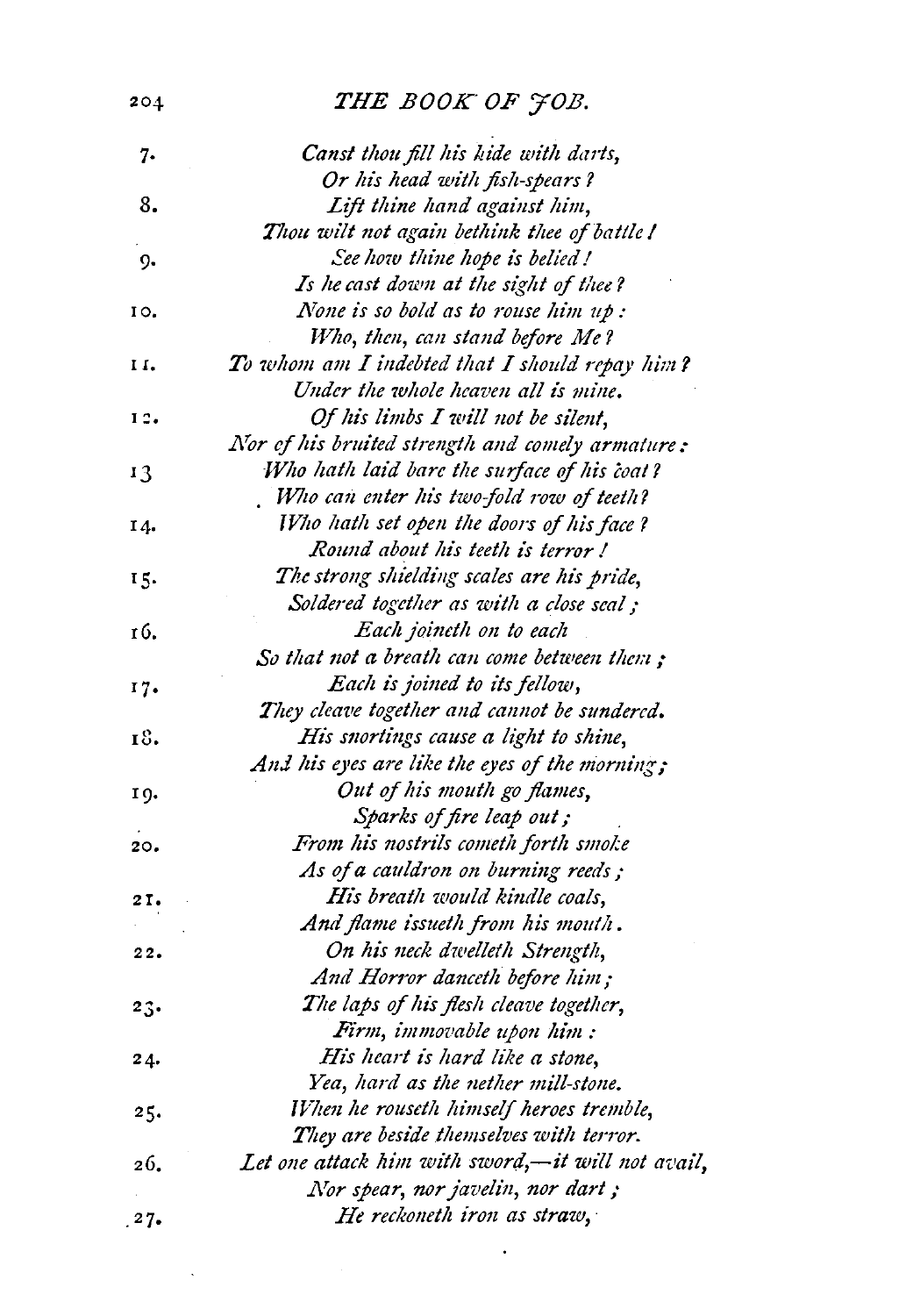## *SECOND DIVINE REMONSTRANCE.* 205

|             | Brass as rotten wood;                                                    |
|-------------|--------------------------------------------------------------------------|
| 28.         | The arrow cannot put him to flight,                                      |
|             | To him sling-stones are as chaff;                                        |
| 29.         | The club is accounted as stubble,                                        |
|             | And he laughs at the shaking of the spear.                               |
| 30.         | His belly is armed as with the sharp points of sherds,                   |
|             | He stretcheth out a threshing-sledge on the mire;                        |
| 31.         | He causeth the deep to boil like a cauldron,                             |
|             | He maketh the sea like an ointment-kettle;                               |
| 32.         | Behind him he leaveth a glistening track,                                |
|             | One would take the deep to be hoary!                                     |
| 33.         | There is not his like upon earth:                                        |
|             | Created devoid of fear,                                                  |
| 34.         | He disdaineth all the lofty,                                             |
|             | He is king over all the sons of pride.                                   |
| CHAP. XLII. | Then Job answered Jehovah and said:                                      |
| 2.          | I know that Thou canst do all things,                                    |
|             | And that nothing is too hard for Thee.                                   |
| $3 -$       | [Thou saidst,] " Who is he that darkeneth counsel without<br>knowledge?" |
|             | Yea, I have spoken of that which I understood not,                       |
|             | Of things too wonderful for me, which I know not.                        |
| 4.          | [When I said,] "Hear me, and I will speak,                               |
|             | I will ask of Thee, and hear Thou me,"                                   |
| 5.          | I had heard of Thee with the hearing of the ear,                         |
|             | But now mine eye hath seen Thee:                                         |
| 6.          | Wherefore I retract, and repent.                                         |
|             | In dust and ashes.                                                       |

*Chapter xl. Verse 7.*—The challenge of Chapter xxxviii. Verse 3, is here· repeated in identical terms, as if to imply that the very line of remonstrance and appeal taken in the first section of the Theophany is still to be carried on. But, in *Verse* 8, the real sin of  $\text{Job}$ —if not, so far as we know him, his only sin—is more directly and severely denounced than in any words we have heard as yet, whether from the lips of God or man. For the real sin of Job, a sin for which VOL. XII. IS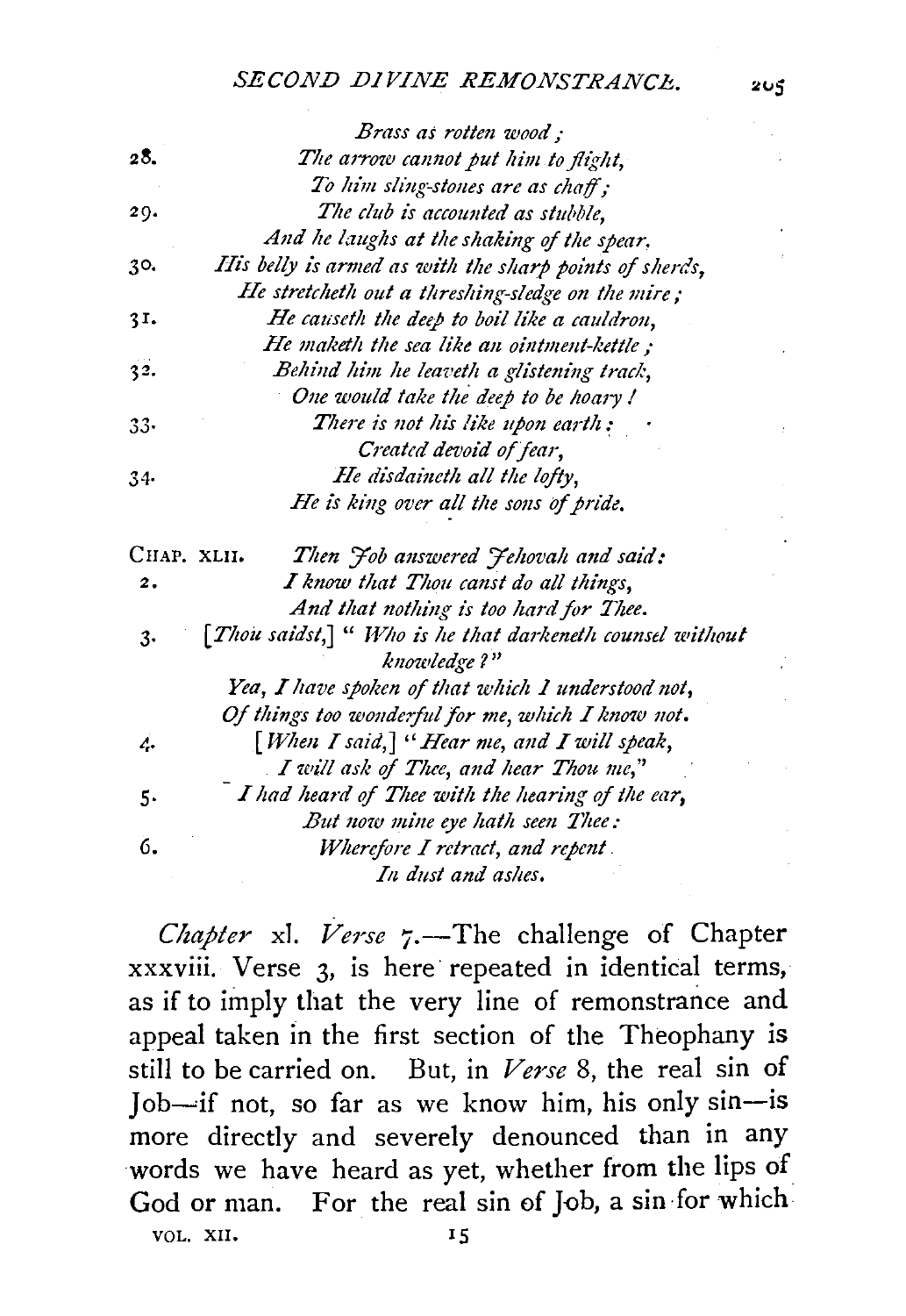his only excuse is to be found in his misery and his incorrigible honesty, was that he claimed his righteousness *as his own*; and that, in order to maintain his own righteousness, he had dared to call in question the righteousness of God, condemning Him to clear himself. His ignorance, his desperation, his stubborn loyalty to facts, his determination not to say more than he could see, and to speak out all that was in his heart, might palliate and account for his offence ; but nothing could justify it. For Jehovah could only be tried by his peers: and where was his peer to be found? In his criticisms and censures of the Divine Providence Job had assumed that, had he been in the place of the Almighty, he would have ruled the world more wisely and justly, would have shewn a more invariable ahd equitable favour to the good, and have smitten the evil with a swifter and more exact retribution for their crimes. But how could he tell what he would have done had all power in heaven and on earth been committed to him, had he known all men, all events, and all their causes and issues ? The ignorance, which made him bold and overbold, should have made him diffident and self-distrustful; the weakness, which rendered him the prey of passionate and uncontrolled . excitement, should have constrained him to reverence and awe : the very integrity of which he was conscious, and somewhat too conscious, since this too was the gift of God, should have assured him that the Giver of it must be just. Only a fellow of the Lord of Hosts, his equal in wisdom, in power, in goodness, could possibly judge Him aright. Had Job, then, any pre-· tension to be his fellow and peer? Had he an arm like his *(Verse 9)* ? Let him, if only in imagination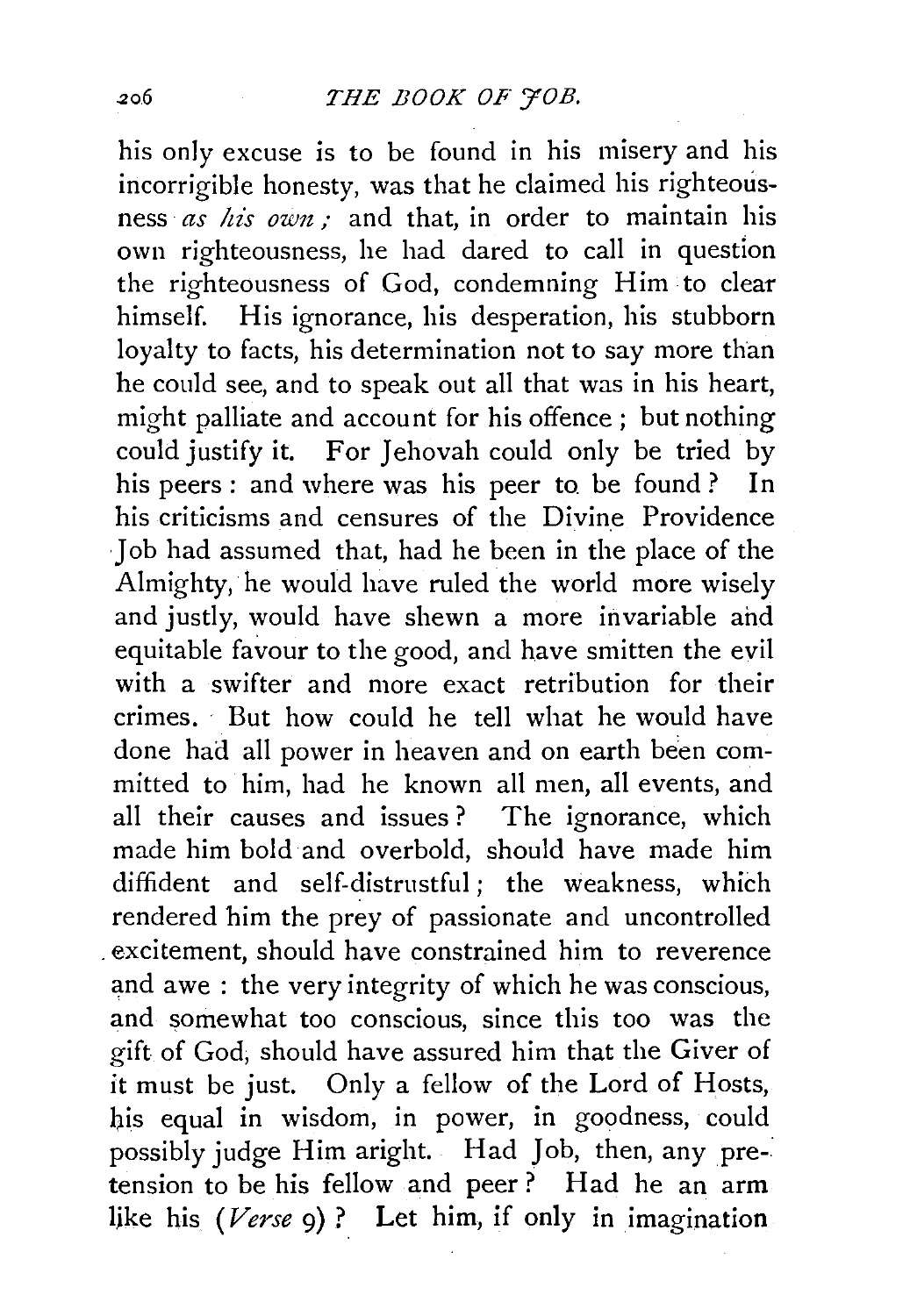and for a moment, climb the seat of Supreme Authority, and don the vestures, woven of light, worn by the King of kings; let him mount the chariot of the sun and fling the bolts of retribution on the wicked and the proud *(Verses* I0-14), and mark what would ensue before he ventures to arraign the justice of Jehovah, or to assume that his rule lacked wisdom or equity. If he is content with the results of that usurpation, then, indeed, even Jehovah Himself will defer to him, and acknowledge the might of his hand; but if he shrink from the mere thought of so vast and bold an adventure, how is it that he does not shrink from sitting in judgment on the Almighty and even condemning Him ?

At the very lowest, he who claims to be wiser than God, and of a more perfect equity, even if he shrink from climbing to the seat of the Heavenly Majesty, should be prepared to prove his claims by deeds comparable with those which command his admiration and the admiration of the world. He who arraigns the ·Ruler of men, can he so much as rule the beasts that perish? He who challenges the Lord and Creator of the Universe, can he so much as rival any one of his creative masterpieces? *This* seems to be the ruling .and informing thought of the Verses that follow in Chapters xl. and xli. To deepen Job's sense of his presumption and injustice Jehovah once more calls him . to study and consider the marvels of the natural world. As even in the creatures with which he was most familiar-as, for example, the Goat, the Bison, the Ass, the Lion, the Raven, the Hawk, the Ostrich, the Eagle, so also in those which were most strange and wonderful to him-as Behemoth and Leviathan-he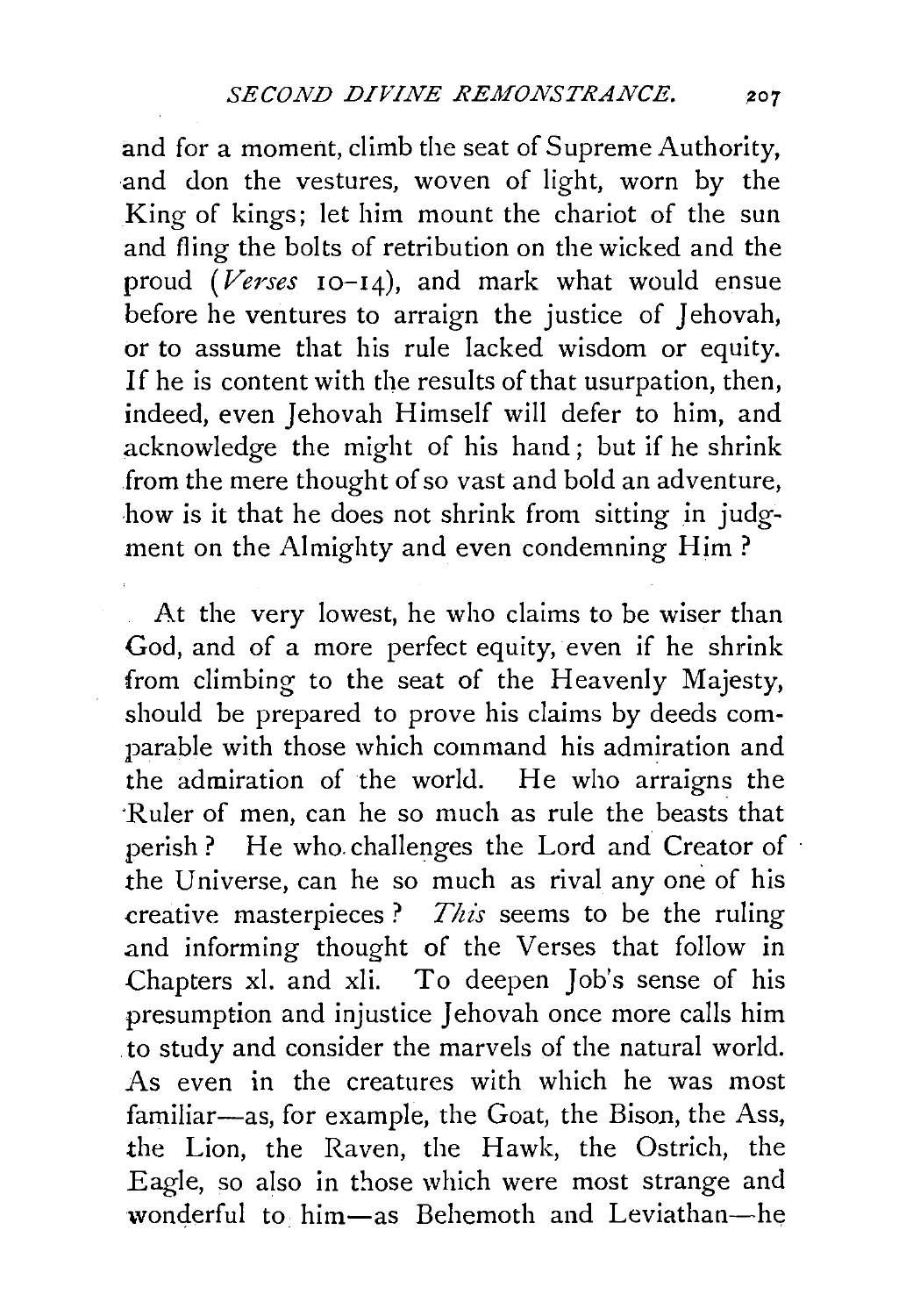would find proofs of a creative skill and providential goodness, before which even he, the critic and censor of the Almighty Maker, could only stand humbled and abashed.

On the two pictures which· he now proceeds to elaborate the inspired Artist evidently lavishes his utmost skill. He regards them-he might well regard them-as his masterpieces, even as he also regarded the creatures whom he paints as the masterpieces of their Maker's skill in the animal world (Chap xl. 19; xli. 33). And if his delineations of the Hippopotamus and the Crocodile-mainly because these creatures are not so attractive to us in themselves-do not move us to the same admiration we feel for the Verses in which he depicts the Eagle and the Horse, we can nevertheless understand how profoundly they would impress the men of his own generation, who had heard strange incredible rumours of these monstrous denizens of the Nile, but had never seen them, and had never even met with any graphic and vital description of them. It is easy for us to fancy a Hebrew of Solomon's time sitting under his vine or fig-tree, with this Poem in his hand, rapt in astonishment as he read the glowing Verses which brought these powerful and monstrous forms before him for the first time, and enabled, or even compelled, him to see them as they lived, couching under the lotus-bushes of the Nile or rushing through its sealike stream.

Tristram has them both in his Natural History; and therefore I need only give a few brief exegetical notes.

*Verses* I 5-24.-The Hebrew word *Behemoth* means simply "the beast," *i.e.*, the beast *par excellence*. Many of the elder Commentators supposed that in these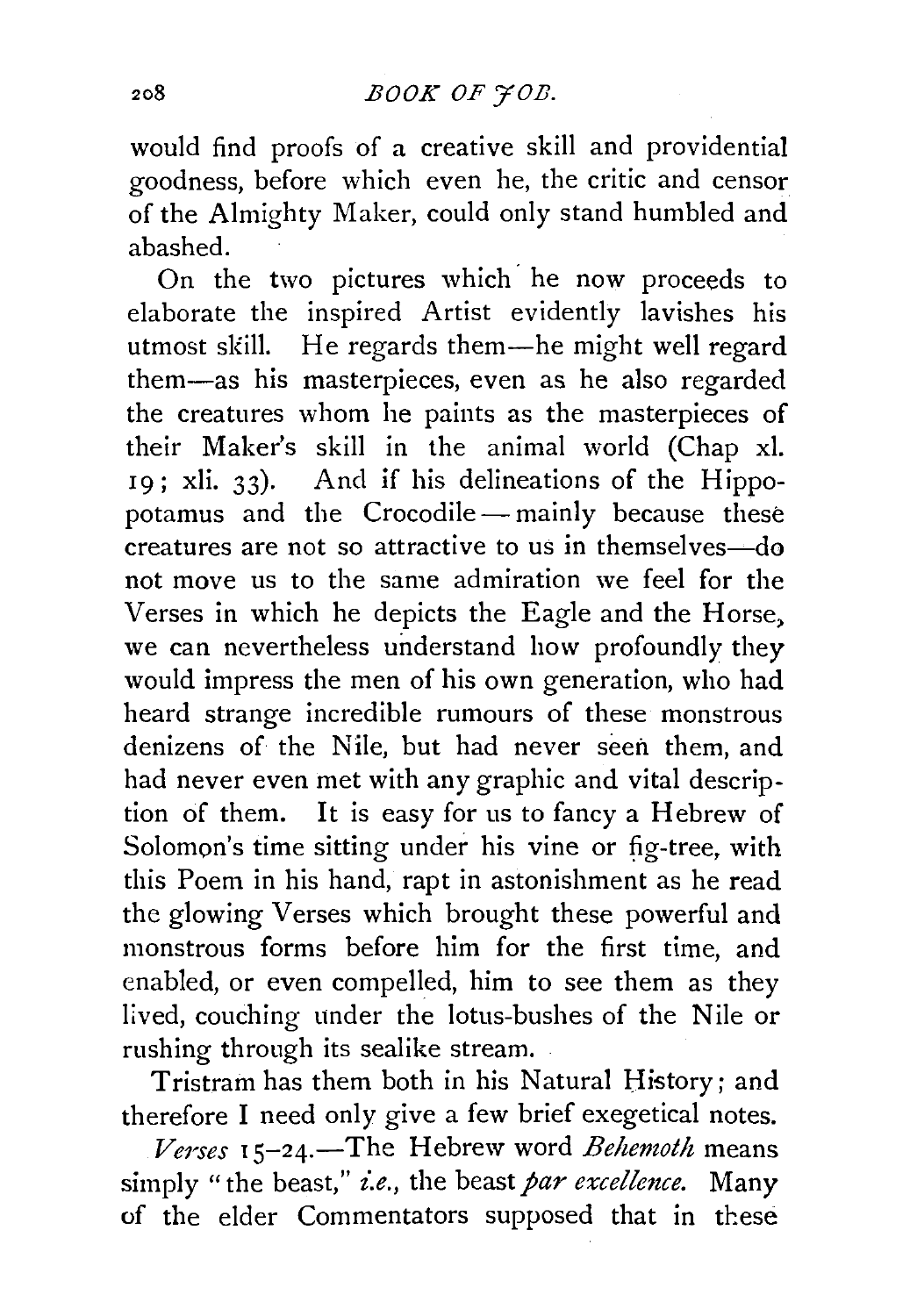Verses we had an ideal description of "the typical great beast," an abstract and brief chronicle which combined the more notable features of several species, such as the elephant, the aueroch, and even the mammoth, with other extinct pachyderms. But since the time of Bochart most of the Commentators are agreed that, though the Poet may be describing a type or ideal, he has the Hippopotamus alone in his eye; that, if we have an ideal here, it is the ideal *Pihemont*, as the Egyptians call this "ox of the water." And, beyond a doubt, this massive beast answers sufficiently to every detail of his description. For the hippopotamus does "feed on grass like the ox ; " he is strictly herbivorous, "and makes sad havoc among the rice-fields and cultivated grounds when at night he issues forth from the reedy fens."<sup>1</sup> His mouth is enormously large and shovel-shaped, so that it can grasp a vast quantity of food in a single bite. His appetite is immense, and his formidable tusks are so modified in shape that he " can eat the grass as neatly *as if it were mown by a scythe"* 2 *(Verse* 19). Though a denizen of the water, the hippopotamus feeds on land, climbing the high grounds adjoining the river in which he has his haunt; "the mountains also yield him pasture" *(Verse* 20). Lichenstein, in his *Travels in South Africa*, says that "the natives take advantage of this habit by placing sharp-pointed stakes in his path, which pierce him as he descends." But his home is in the water, under the shady covert of the overhanging banks, or among the reeds and water - plants of the marshes. That "he coucheth under the lotus-bushes, in the covert of reed and bulrush" *(Verse 2* I) is confirmed by

\* Tristram. • Wood.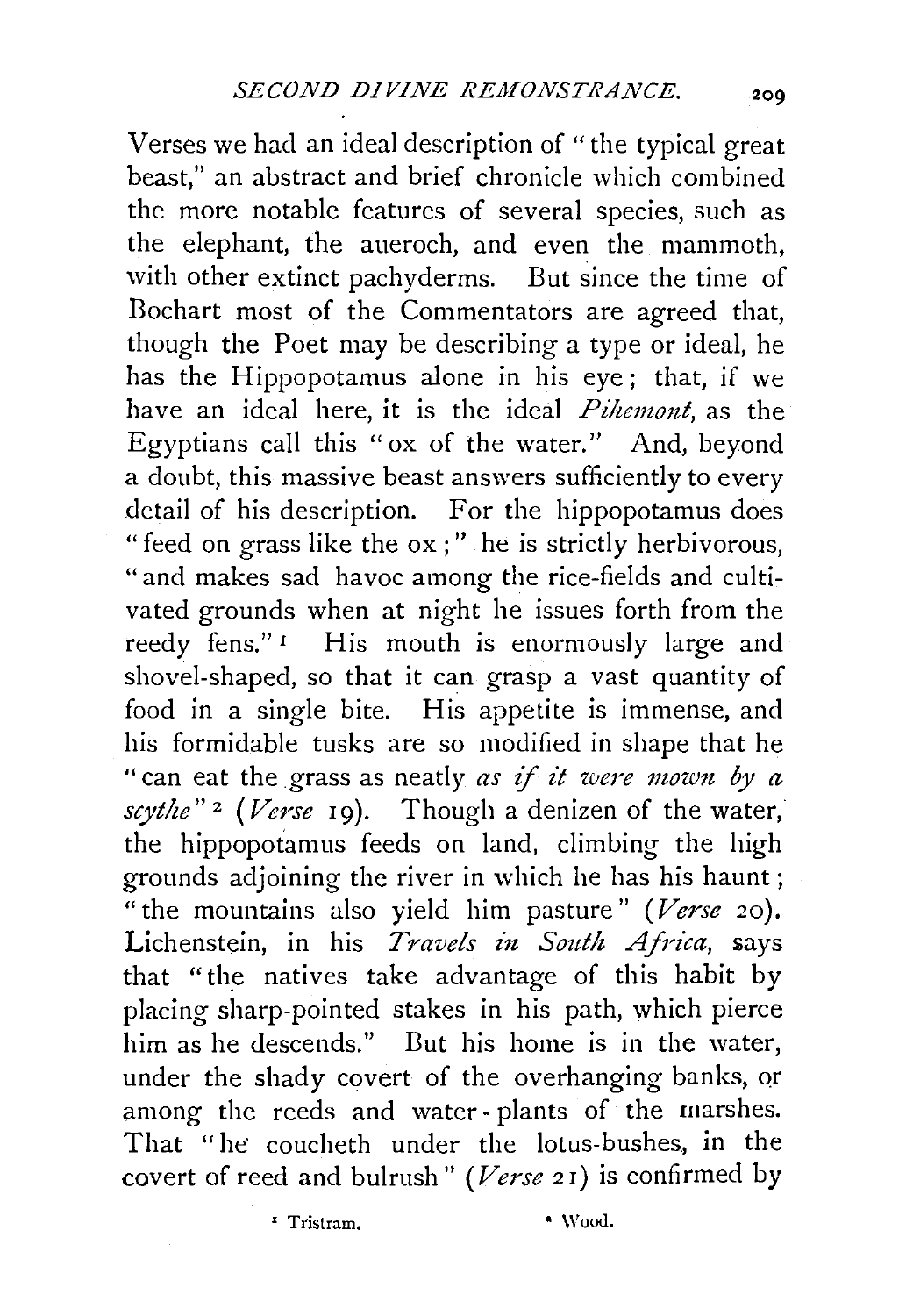the Egyptian monuments, in which he is often depicted as lying among the tall reeds and lotuses of the Nile.

*Verse* 23 contains a phrase of some difficulty: "He is fearless though a *Jordan* burst on his mouth." If we are to retain the word "Jordan," we must take it as a common noun, applied to every river with a fierce and tumultuous current, and subject, like the Palestinian river, to a sudden and heavy rise in the volume of its waters. But an allusion to the river of Palestine is so foreign to the whole tone of the Poem, which has no specifically Hebrew· allusions in it, and moreover it is so out of place in this clause of the Poem, the hippopotamus not being a denizen of the Jordan, that there is much weight in a conjectural emendation of the text which proposes to read "  $\mathcal{F}or$ " (an Egyptian name for the Nile, or one of its branches) instead of "*Jordan*," and assumes that this, the original word, may have been altered by an early copyist to whom *Jor* was an unknown term.

*Chapter xli.* Verses 1-34.—Beyond a doubt "Leviathan" *(livyathan)* was the common Hebrew name for the Crocodile, although in one passage, Psalm civ. 26, it appears to denote one of the great cetaceans which "played" in the Mediterranean Sea. In the opening Verses of the Chapter, and especially in *Verse* 5, there may be, though probably there is not, a covert allusion to the fact that, at least in the district of Egypt in which the Crocodile was worshipped, even this ferocious and inconquerable reptile had been caught and tamed; Herodotus (Book ii. chap. 69) says: ''The crocodile is esteemed sacred by some of the Egyptians, by others he is treated as an enemy. Those who live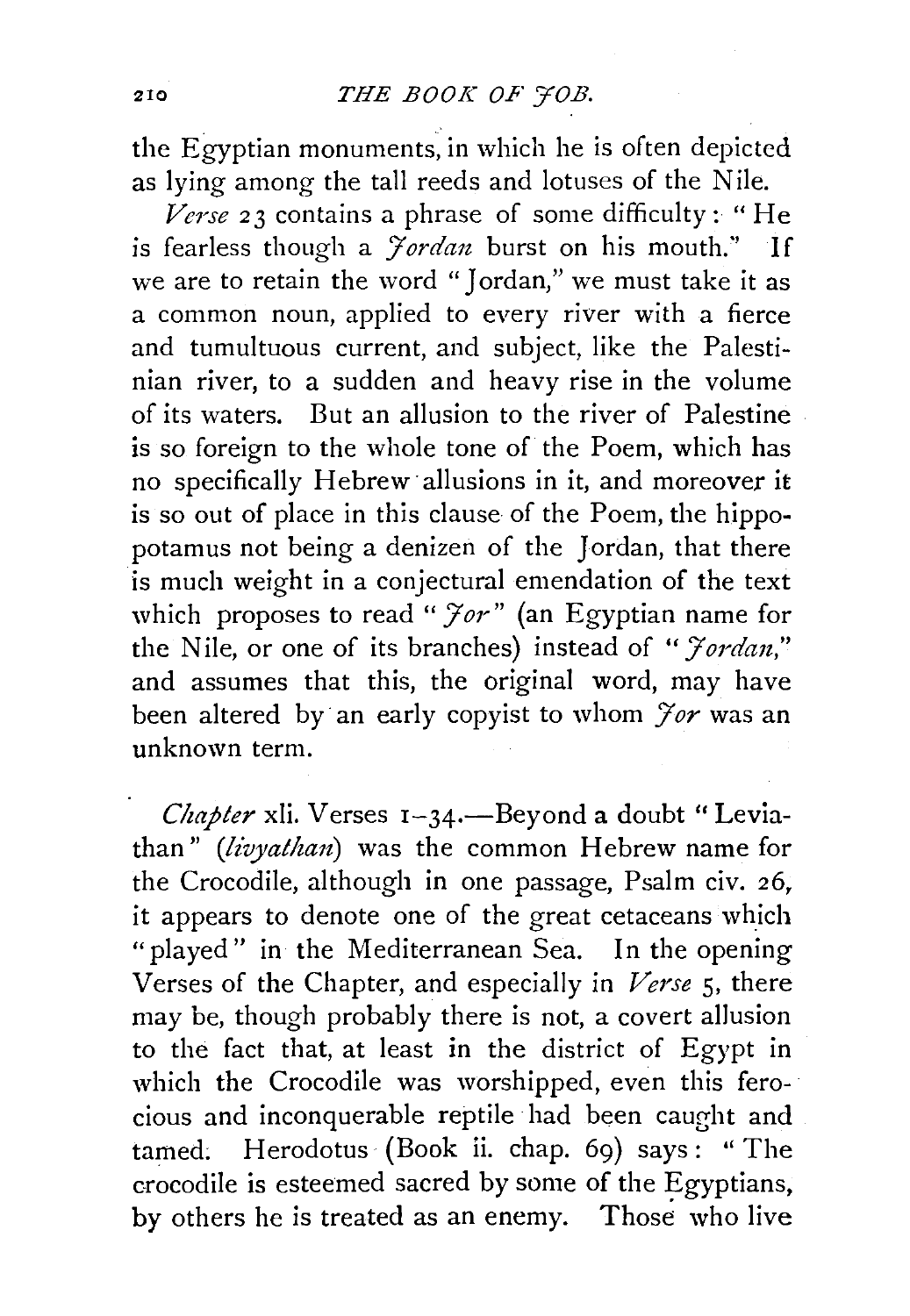near Thebes, and those who dwell around Lake Mceris, regard them with especial veneration. In each of these places they keep one crocodile in particular, who is taught to be tame and tractable. They adorn his ears with earrings of crystal or of gold, and ·put bracelets on his forepaws, giving him daily a set portion of bread with a certain number of victims: and, after having thus treated him with the greatest possible attention while alive, they embalm him when he dies and bury him in a sacred repositary." But the keen, almost contemptuous irony of the passage forbids us, I think, to see any allusion to this Egyptian custom. Indeed I do not quite understand by what process an allusion to the taming of the Crocodile has been extracted from a description of its untameable ferocity and pride.

In *Verse* 6, on the other hand, there is an unquestionable reference to an Egyptian custom in the words " Do the Fish Guild (literally, "the Companions" or "the Confederates") traffic with (or "in") him? do they distribute him among the merchants?" For in Egypt, as in many Eastern lands, "guilds" were as common and as influential as they were in Europe during the Middle Ages. The word for "merchants" is " Canaanites," *i.e.*, Phœnicians—the Phœnicians being the great trading community of Solomon's time.

The impenetrable hide of the Crocodile, referred to  $\mathbb{R}^{\mathbb{Z}^2}$ or described in *Verses* 7, 15-17, 26-29, is one of his most remarkable features. His whole head, back, and tail are covered with horny quadrangular plates, or scales, set so closely together that the sharpest spear can seldom find its way through them, and even a rifle ball glances off them if it strike obliquely.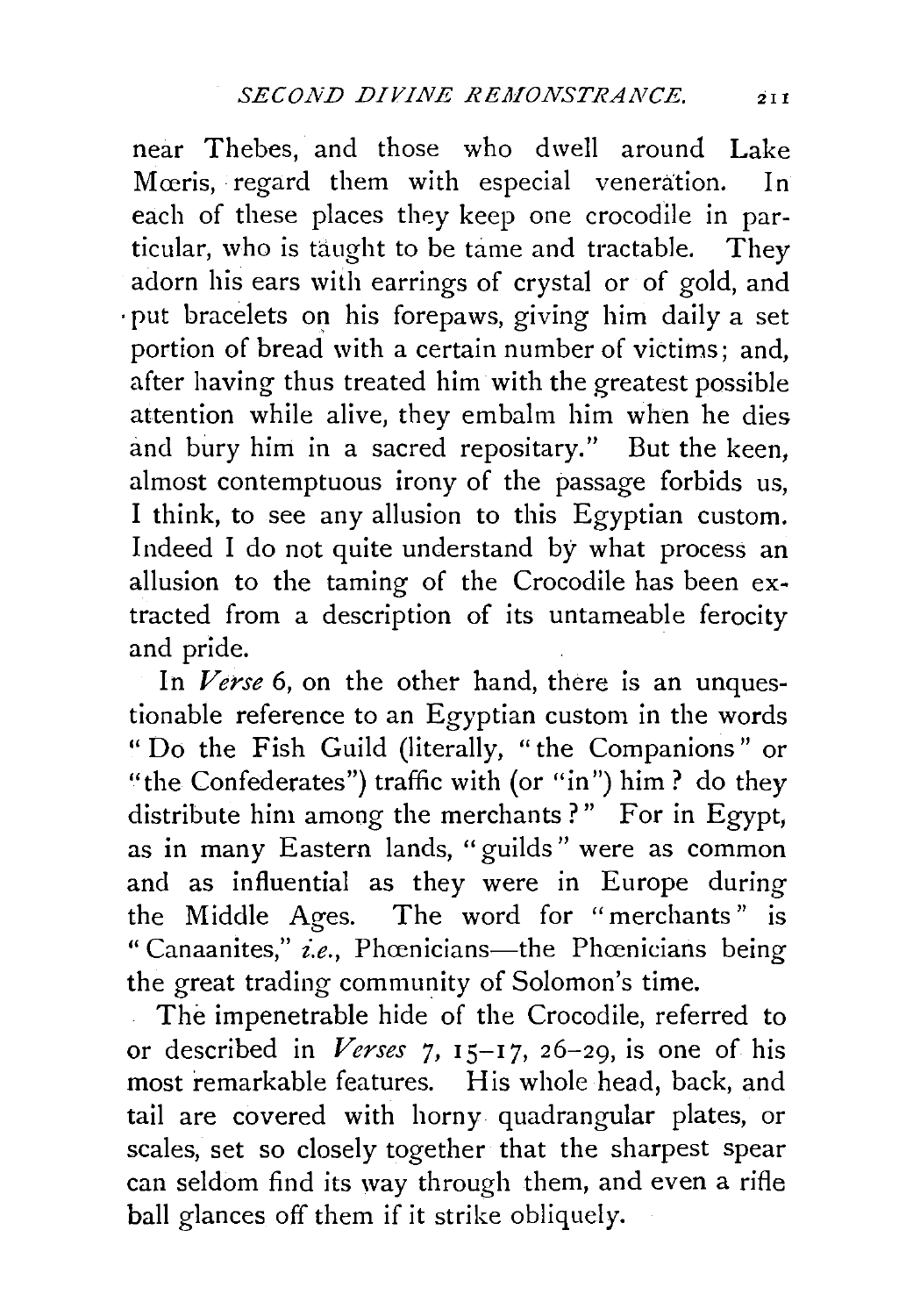Another characteristic feature is noted in *Verses* 13 and  $I_4$ . " The Crocodile has a single row of teeth in each jaw, implanted in sockets, from which they are reproduced when lost or broken."<sup>1</sup> "The teeth are all made for snatching and tearing, but not for masticating, the Crocodile swallowing its prey entire when possible;. and when the animal is too large to be eaten entire, the reptile tears it to pieces, and swallows the fragments without attempting to masticate them." 2 It has no lips to hide its formidable jaws. *"Round about his teeth is terror I"* 

*Verses* I 8-2 I describe the Crocodile as he emerges from the water, violently emitting the long-repressed and heated breath ; the thick vapour, glistening in the sun, looks like the smoke and flame of burning reeds or coals. Bertram, in his *Travels in North and South Carolina*, says : "I perceived a crocodile rush from a small lake, whose banks were covered with reeds. It puffed out its enormous body, and reared its tail in the air. *Thick smoke* came with a thundering sound from his nostrils. At the same time an immense rival rose from the deep on the opposite bank. They darted one at another, and *the water boiled* beneath them." The last phrase is a capital illustration of *Verses* 3I and 32.

The " threshing-sledge" of *Verse* 30 is of course the tail of the Crocodile. And this is his most formidable weapon, at least on shore. It is "one mass of muscle and sinew." Sweeping it from side to side, this heavy unwieldly-looking reptile *sculls* himself through the water at a rate well-nigh incredible. Modern Egyptians affirm that with a single blow of its tail it can break all four legs of an ox or a horse.

' Tristram. " Wood.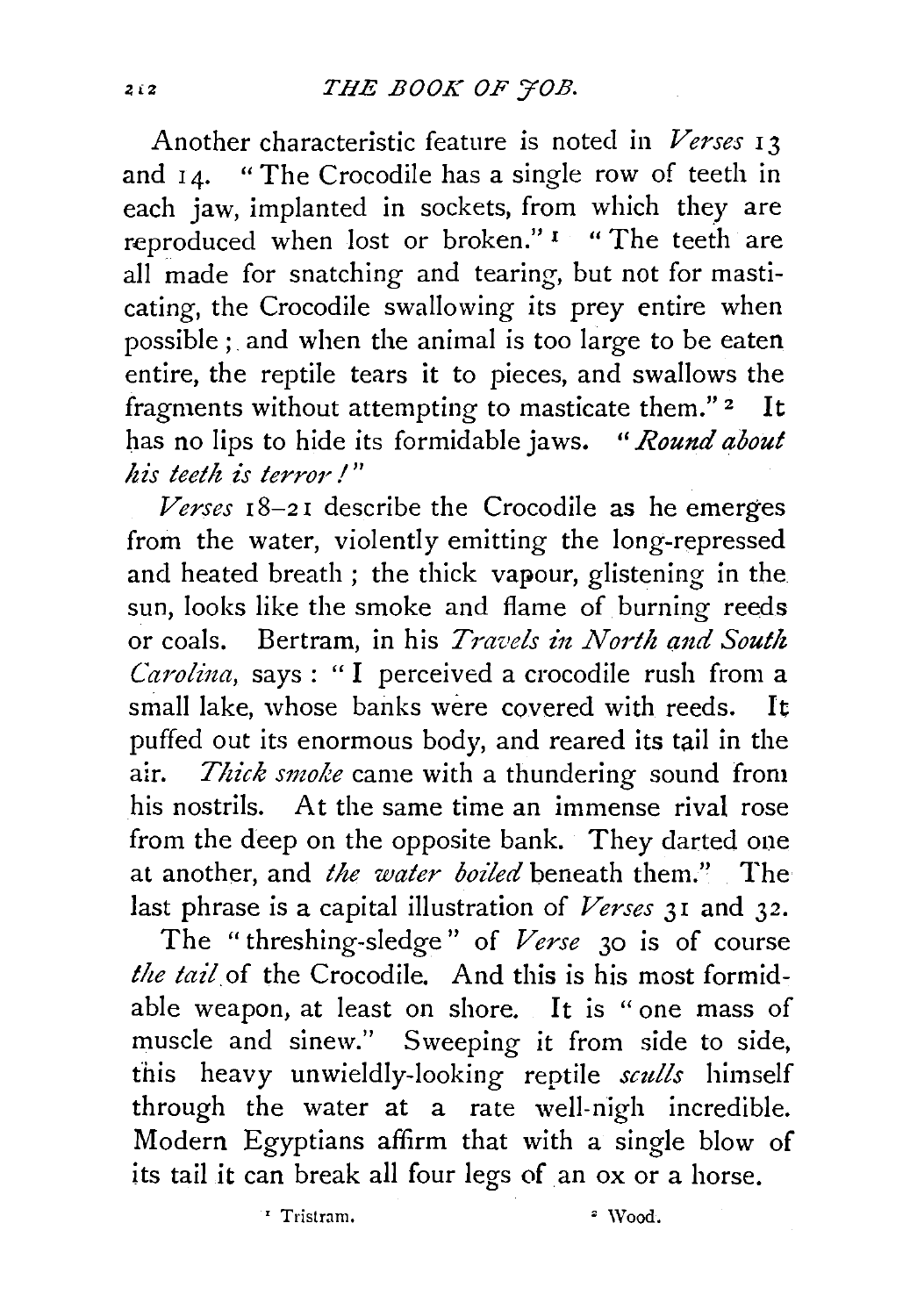Shakespeare's allusion<sup>1</sup> to this "king over all the sons of pride" is quite in the spirit of "Job."

> \Ve may as bootless spend our vain commands Upon the enraged soldiers in their spoil As send precepts to the leviathan To come ashore.

Chapter xl. 2.-At last Job has learned his lesson. He has learned that he is incompetent to sit in judgment on Jehovah, since he who cannot comprehend any one of the "wonders " of God must, of necessity, be unable to comprehend the *Doer* of them all. He has learned that even his integrity is not his own in any sense which entitles him to be proud of it, or to take his stand upon it against God, but is rather the result and outcome of God's grace working inwardly and secretly on his offspring, the Divine image shining up through human infirmities, limitations, defilements. This, indeed, is a truth of which he had caught some glimpses before Jehovah spake to him out of the tempest; for as often as he had confessed *(Cf.* Chap. xxviii. 28 ; xxxi. 14, 23) the fear of the Lord to be the beginning of wisdom, the root and guarantee of all righteousness, he had virtually acknowledged that he owed his very integrity to Heaven. But the truth he had virtually acknowledged had logical consequences of which he was not fully and practically aware, or which he had not inwardly and strongly felt. It is only now, when he has seen God for himself, that the sense of his own weakness, folly, temerity, presumption comes home to him, and he is so ashamed of having dared to contend with the Giver of all good, and the

• IIcnry V., Act iii. scene 3·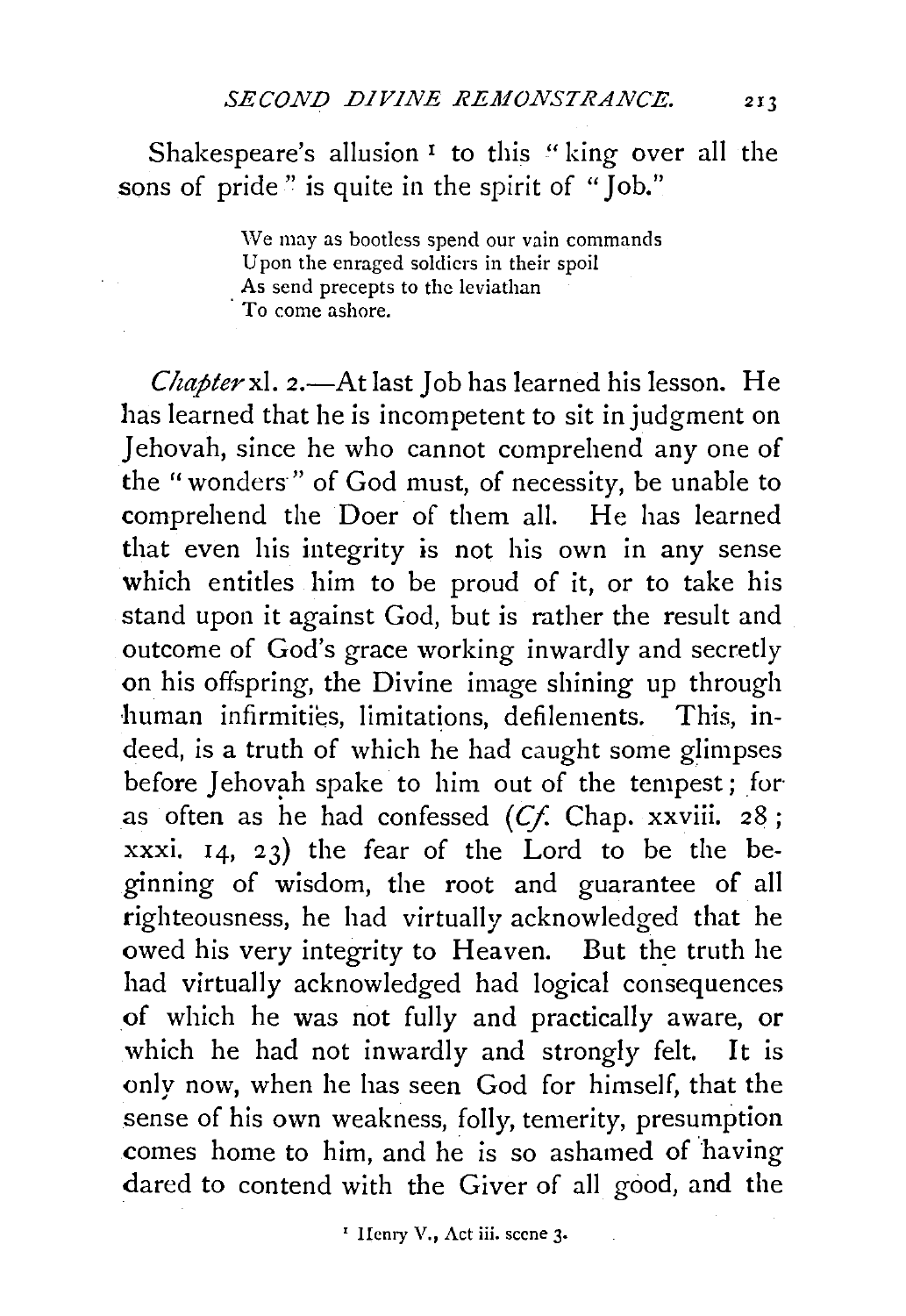Lord of all power and might *(Verse* 2), that, as he recalls the Divine challenge *(Verse* 3; comp. Chap. xxxviii. 2), "Who is this that darkeneth counsel with words devoid of wisdom?" he frankly confesses that, in questioning the Providence which shapes the ends of men, he had intermeddled with things too high and wonderful for him, and leaped perilously and foolhardily into the great darkness which bounds all human knowledge. Nay, more ; as he remembers *(Verse* 4) how, strong in the consciousness of his own integrity, and maddened by misery, he had ventured to arraign and even to condemn the Almighty, he is overwhelmed by a conviction of his own *guilt* as well as of his weakness ; and not only confesses that

#### Merit lives from man to man, And not from man, 0 Lord, to Thee !

but also acknowledges 'that up to this moment he had never truly known either God or himself, or had known Him only by hearsay, and not with the piercing insight of faith. Now that he sees himself in his true propor:. tions, and has at least some inkling cf the Majesty and Grace which, after having filled and overflowed the narrow compass of man's mind, swells out in boundless tides of glory infinitely beyond it, he is amazed at his own presumption in having assumed to measure them by any poor faculty he can call his own : he is cut to the ·very heart by a sense of his transgression ; he humbly and wholly retracts all his questions, criticisms, charges, censures, doubts, and flings himself before God in utter penitence and self-abasement-repenting " in dust and ashes" like one bowed down by deep and inconsolable grief (*Verses* 5 and 6).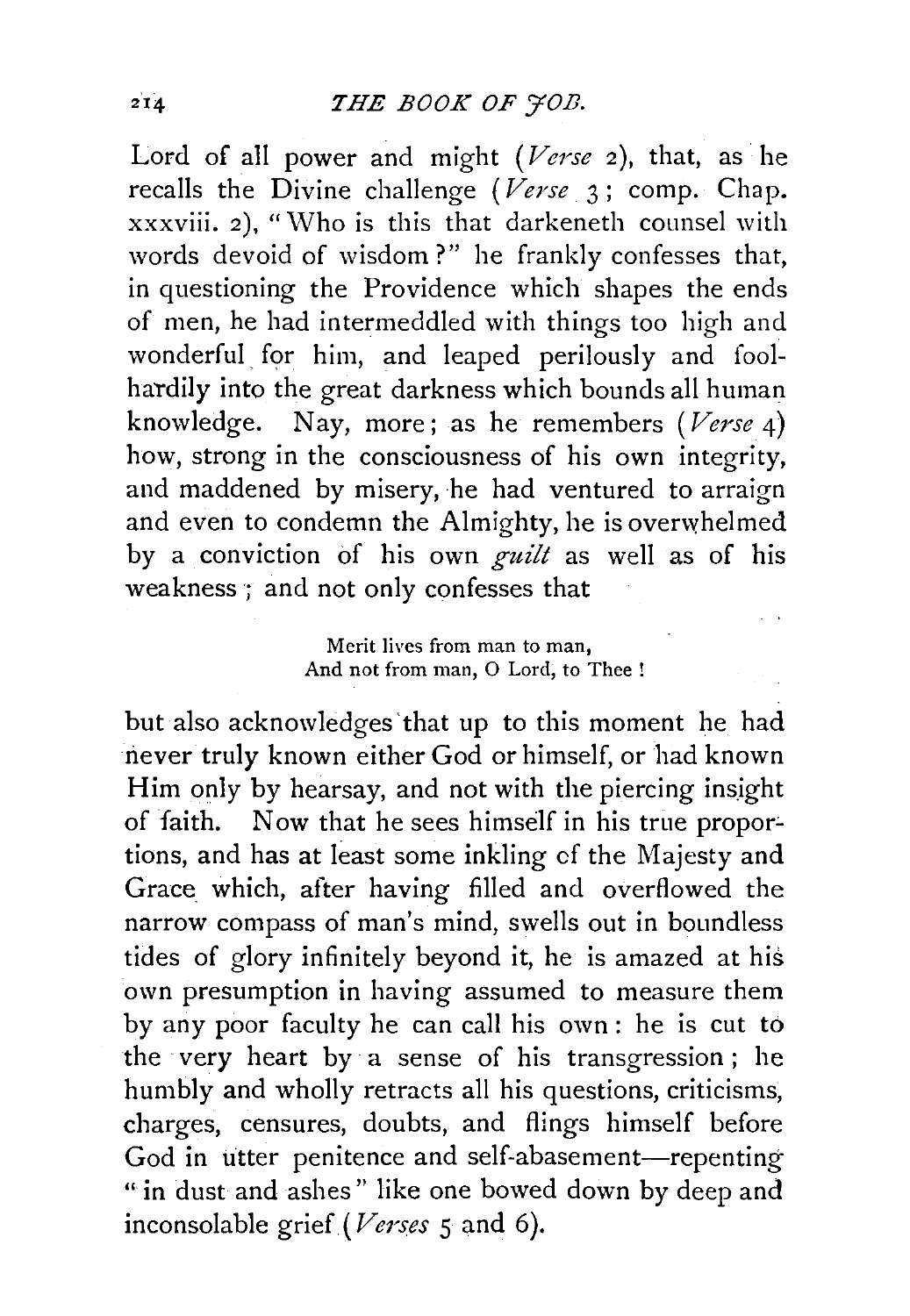But when Job thus humbles himself under the mighty hand of Him with whom he had so long striven, but striven only that he might constrain Him to tell him his Name and to win a blessing from Him, we should greatly err were we to collect from his shame and contrition that at length he "renounces his integrity," and admits that he had incurred his misery by heinous and wanton sins such as those of which he had been suspected by the Friends. The transgression which he really confesses and renounces was committed *after* he had lost all that he had, and consisted in his misinterpretation of his misery. His transgression was, indeed, the immediate offspring, if not of his piety, yet of his theology. Holding, with the Friends, that suffering had no other cause than sin, and no other end than punishment, when God afflicted him he took the affliction as "a *de facto* accusation " of sin. Persuaded that he had not so sinned as to provoke the judgments which fell upon him, he resented them-resenting still more hotly, the accusation he read in them; and charged God foolishly, since God, so far from accusing him of sin or punishing him for it, was even then boasting of him as a just man and perfect, and was but purging and refining him that He might raise him to a higher and more ample perfection.

Before Job could regain peace, therefore, he must be convipced that he had misjudged God, that he had misinterpreted the end and purpose of the Lord concerning him. And how could he be more feelingly persuaded of his error than by being taught his necessary and inevitable incapacity to judge  $\bar{G}$ od aright, to grasp and comprehend his works and ways-much more Himself-or to read his purposes in his acts? It